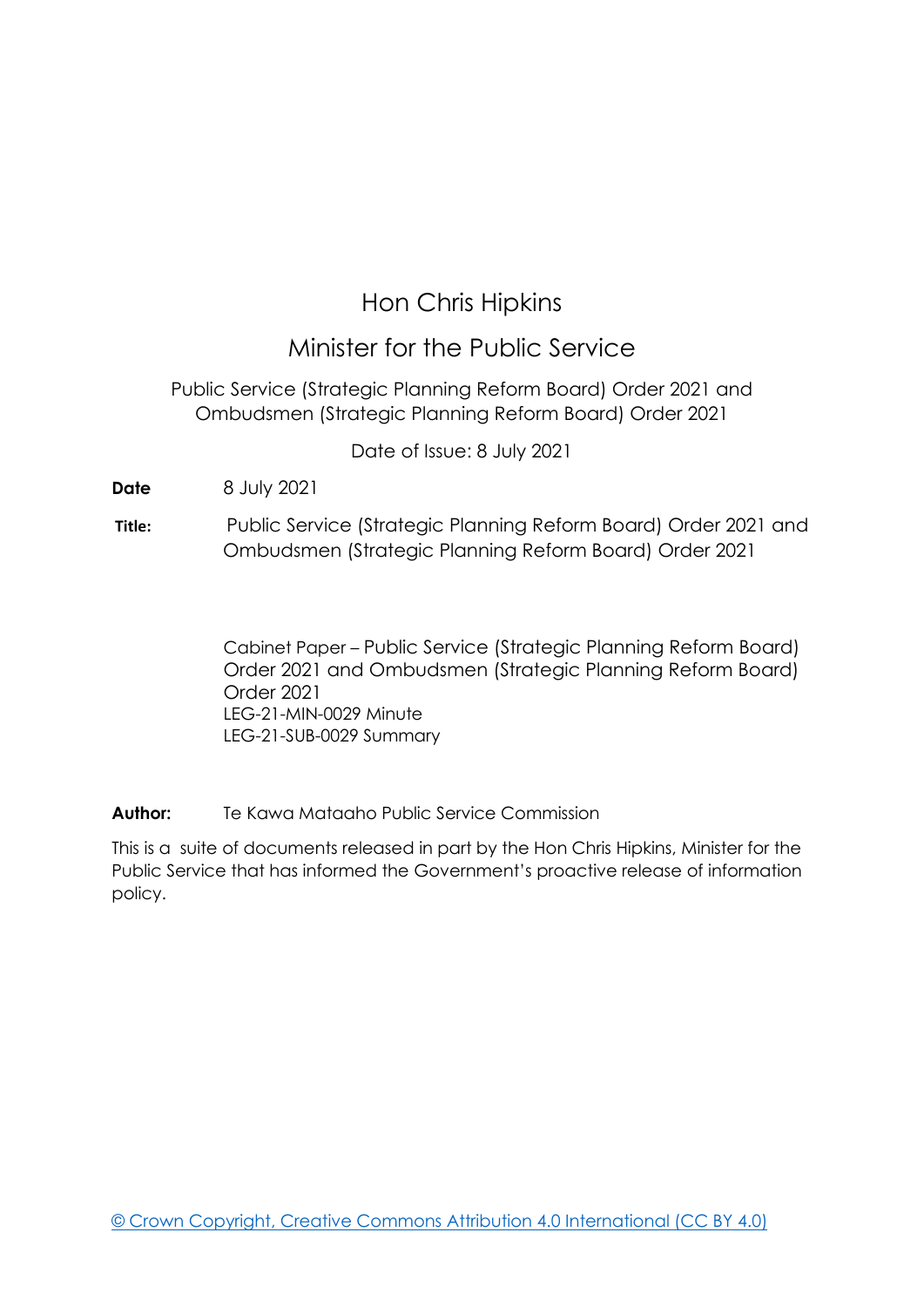In Confidence

Office of the Minister for the Public Service Chair, Cabinet Legislation Committee

#### **PUBLIC SERVICE (STRATEGIC PLANNING REFORM BOARD) ORDER 2021 AND OMBUDSMEN (STRATEGIC PLANNING REFORM BOARD) ORDER 2021**

#### **Proposal**

- 1 I propose that Cabinet authorise the submission to the Executive Council of the following Orders in Council:
	- 1.1 Public Service (Strategic Planning Reform Board) Order 2021; and
	- 1.2 Ombudsmen (Strategic Planning Reform Board) Order 2021.

#### **Policy**

#### *Background*

- 2 On 14 December 2020, Cabinet agreed to repeal the Resource Management Act 1991 and replace it with three new pieces of legislation – a Natural and Built Environments Act, a Strategic Planning Act, and a Managed Retreat and Climate Change Adaptation Act [CAB-20-MIN-0522 refers], as recommended by the Resource Management Review Panel.
- 3 Cabinet noted that due to the connections of the proposed Strategic Planning Act with other legislation, including the Local Government Act 2002, the Land Transport Management Act 2003 and the Climate Change Response Act 2002, a more formal cross-agency structure may be needed to progress this piece of legislation.
- 4 Subsequently, on 15 March 2021, Cabinet agreed to establish the Strategic Planning Reform Board; an interdepartmental executive board which will ensure a cross-agency approach is taken in developing the Strategic Planning Act [CAB-21-MIN-0063 refers]. The Board members will be jointly accountable for developing this legislation.
- Interdepartmental executive boards are a new organisational model for crossagency working enabled by the Public Service Act 2020. This model has already been used to establish the Border Executive Board, which commenced on 11 January 2021.

#### *Strategic Planning Reform Board*

6 The Public Service (Strategic Planning Reform Board) Order 2021 sets out the name of the board, the agencies within its remit, and the servicing department.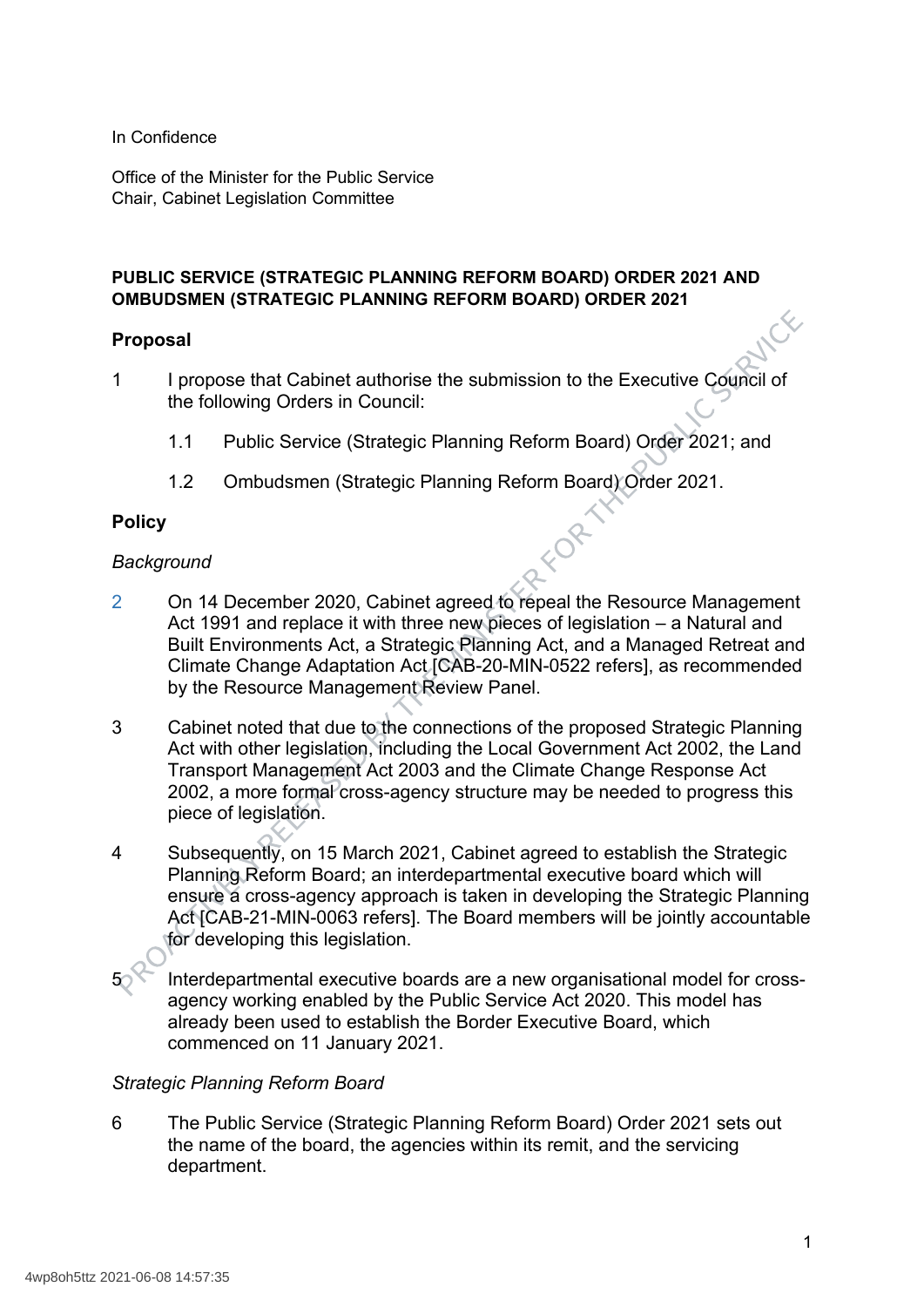- 7 Cabinet agreed the remit for the Strategic Planning Reform Board should comprise the Ministry for the Environment, Ministry of Housing and Urban Development, Ministry of Transport, Department of Internal Affairs, Department of Conservation, The Treasury, Te Arawhiti, Te Puni Kōkiri, Ministry of Primary Industries, Ministry of Business, Innovation and Employment, and Ministry for Culture and Heritage.
- 8 The membership and chairperson of the board are designated by the Public Service Commissioner, and are drawn from the chief executives of the departments that are included in the board's remit.<br>Cabinet agreed the servicing departments of the servicing departments of the servicing departments of departments that are included in the board's remit.
- 9 Cabinet agreed the servicing department will be the Ministry for the Environment, which will provide corporate support for the board and assistance with administrative activities. The support unit for the new board and its substantive work will be provided through a mix of secondments and co-locations from relevant agencies, with dedicated funding being sought through Budget 2021.

#### *Orders in Council*

- 10 I now seek Cabinet's authorisation to submit to the Executive Council the Public Service (Strategic Planning Reform Board) Order 2021 and the Ombudsmen (Strategic Planning Reform Board) Order 2021.
- 11 By inserting a reference to the new board into Schedule 2 of the Public Service Act 2020, the Public Service (Strategic Planning Reform Board) Order 2021 will make the Strategic Planning Reform Board an interdepartmental executive board to which the provisions of that Act apply.
- 12 The Board will be added to Part 1B of Schedule 1 of the Ombudsmen Act 1975. This Order is made under section 32(1) and 1(A) of the Act and ensures that Act and the Official Information Act 1982 will apply to the new interdepartmental executive board.
- 13 These Orders are an entirely routine administrative step to give effect to Cabinet's decision to establish a new interdepartmental executive board. No new policy decisions are required.

### **Timing and 28-day rule**

14 \ The Orders in Council are intended to come into force on 29 April 2021, allowing compliance with the 28-day rule.

#### **Compliance**

- 15 The Orders in Council comply with each of the following:
	- 15.1 the principles of the Treaty of Waitangi;
	- 15.2 the rights and freedoms contained in the New Zealand Bill of Rights Act 1990 or the Human Rights Act 1993;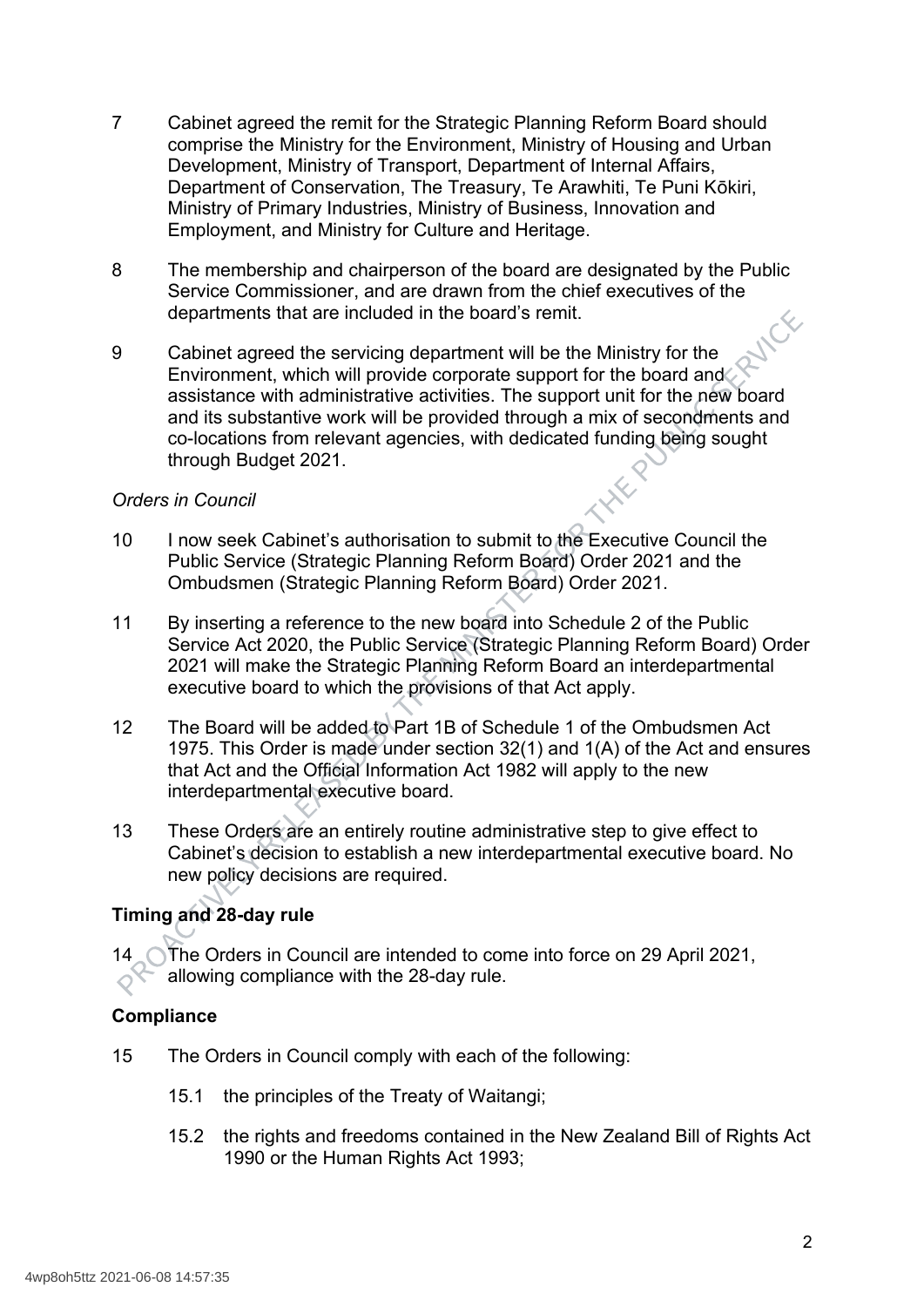- 15.3 the principles and guidelines set out in the Privacy Act 2020;
- 15.4 relevant international standards and obligations;
- 15.5 the Legislation Guidelines (2018 edition).

#### **Regulations Review Committee**

16 There are no grounds for the Regulations Review Committee to draw the Orders in Council to the attention of the House under Standing Order 327.

#### **Certification by Parliamentary Counsel**

17 The draft regulations have been certified by the Parliamentary Counsel Office (PCO) as being in order for submission to Cabinet.

#### **Impact Analysis**

- 18 Proposals to establish an interdepartmental executive board involve adjusting internal governance arrangements and are expected to have no or minor impacts on businesses, individuals or not-for-profit entities, and consequently do not require a regulatory impact assessment.
- 19 The Ministry for the Environment and the Treasury have agreed on an approach to meeting Cabinet's impact analysis requirements at later stages of the resource management reform process. In line with that approach, a regulatory impact assessment will be completed at the time policy decisions are sought on the SPA.

#### **Publicity and Proactive Release**

20 The Minister for the Environment intends to make public announcements regarding the establishment of the Strategic Planning Reform Board. I propose to proactively release this paper at the time of those announcements.

### **Consultation**

21 The following agencies have been consulted on this paper: the Treasury; Ministry for the Environment; Ministry of Housing and Urban Development; Department of Internal Affairs; Ministry of Transport; Department of Conservation; Te Puni Kōkiri; Office for Māori Crown Relations - Te Arawhiti; Ministry for Primary Industries; Ministry of Health, Ministry of Business, Innovation and Employment; and Ministry for Culture and Heritage. The Department of the Prime Minister and Cabinet (Policy Advisory Group) and the Ministry of Justice have been informed.

#### **Recommendations**

I recommend that the Cabinet Legislation Committee:

1 **note** that on 14 December 2020 the Cabinet agreed to adopt the Resource Management Review Panel's recommendation that the Resource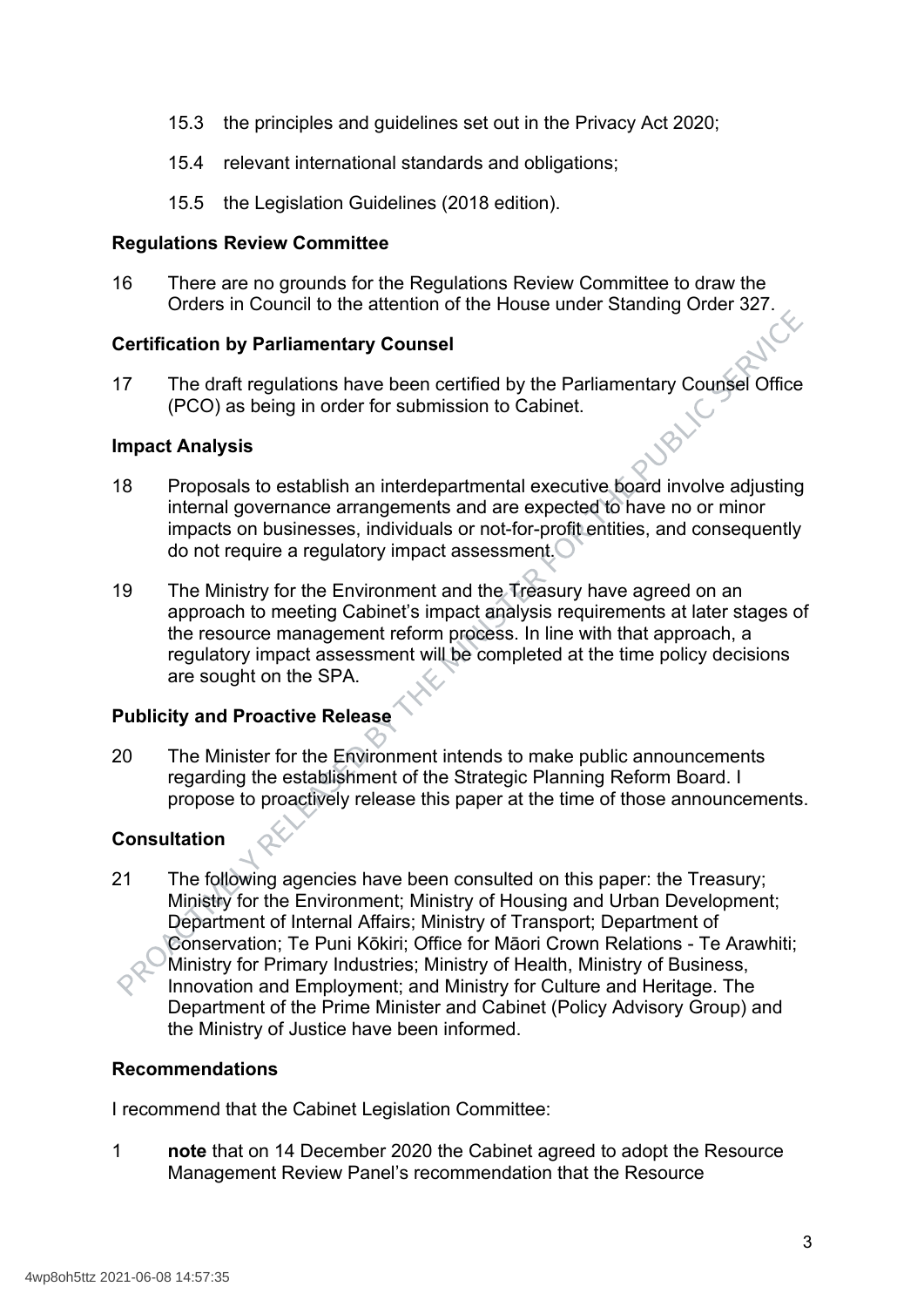Management Act be repealed and replaced with three new pieces of legislation – a Natural and Built Environments Act, a Strategic Planning Act, and a Managed Retreat and Climate Change Adaptation Act [CAB-20-MIN-0522 refers].

- 2 **note** that on 15 March 2021 Cabinet agreed to establish an interdepartmental executive board with responsibility for developing the Strategic Planning Act [CAB-21-MIN-0063 refers], due to the connections of this Act with legislation administered by different departments, and the high level of departmental collaboration needed to deliver this Act.
- 3 **note** that the Public Service (Strategic Planning Reform Board) Order 2021 and the Ombudsmen (Strategic Planning Reform Board) Order 2021 will give effect to the decision referred to in paragraph 2 above;
- 4 **authorise** the submission to the Executive Council of the:
	- 4.1 Public Service (Strategic Planning Reform Board) Order 2021; and the
	- 4.2 Ombudsmen (Strategic Planning Reform Board) Order 2021.
- 5 **note** that the Orders referred to in paragraph 4 will come into force on 29 April<br>2021.<br>Authorised for lodgement<br>Hon Chris Hinki-2021.

Authorised for lodgement

Hon Chris Hipkins

Minister for the Public Service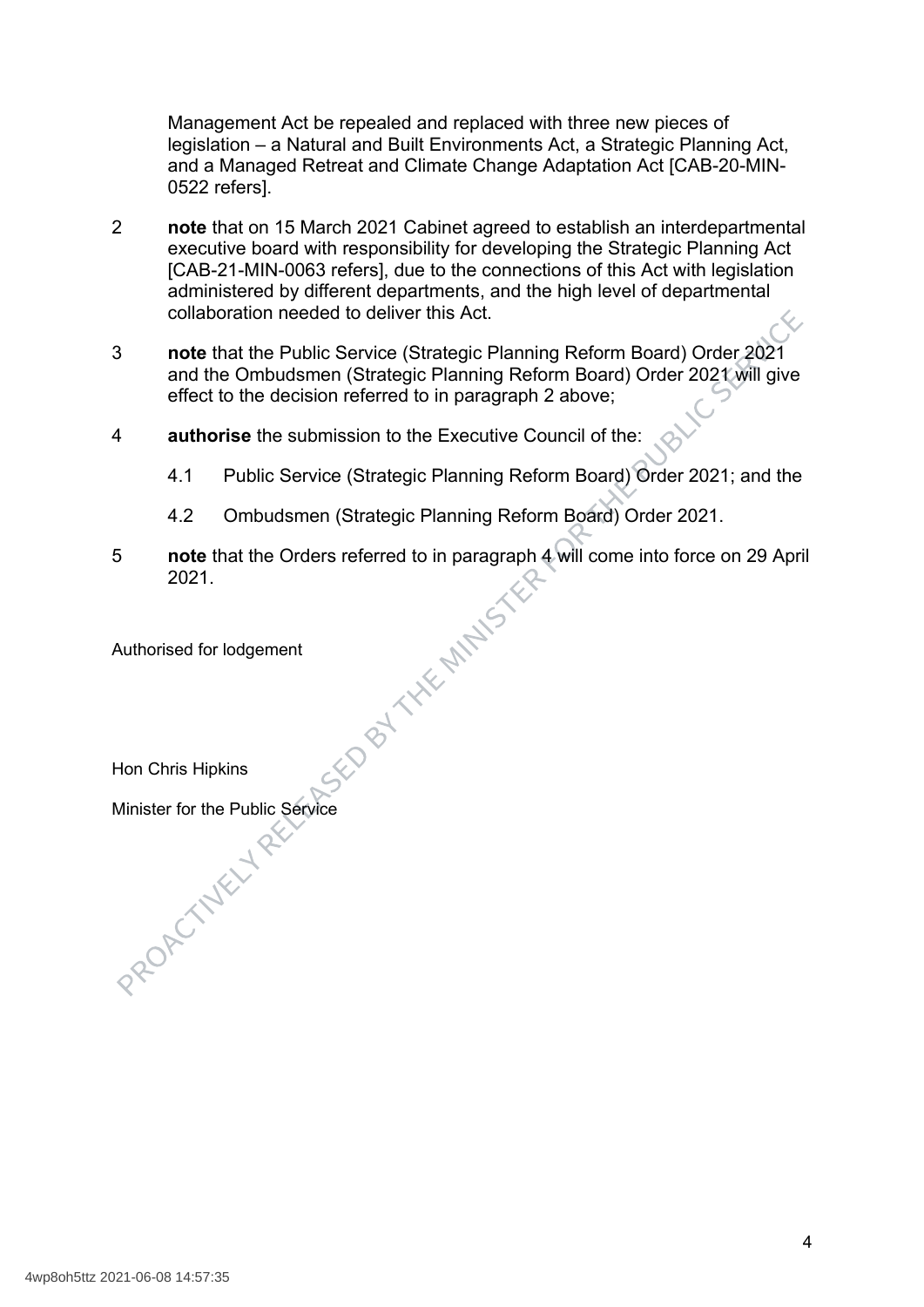

# **Cabinet Legislation Committee**

# **Minute of Decision**

*This document contains information for the New Zealand Cabinet. It must be treated in confidence and handled in accordance with any security classification, or other endorsement. The information can only be released, including under the Official Information Act 1982, by persons with the appropriate authority.*

# **Strategic Planning Reform Board Orders**

**Portfolio Public Service**

On 25 March 2021, the Cabinet Legislation Committee:

- 1 **noted** that on 14 December 2020, Cabinet agreed to:
- 1.1 proceed with resource management reform on the basis of the recommendations of the Resource Management Review Panel;
	- 1.2 adopt the Panel's recommendation that the Resource Management Act 1991 be repealed and replaced by three new pieces of legislation, including a Strategic Planning Act;

[CAB-20-MIN-0522]

- 2 **noted** that on 10 March 2021, the Cabinet Economic Development Committee agreed:
	- 2.1 to establish an interdepartmental executive board the Strategic Planning Reform Board - under the Public Service Act 2020 to lead the development of the Strategic Planning Act;
	- 2.2 that the remit of the Board will include the Ministry for the Environment, the Ministry of Housing and Urban Development, the Ministry of Transport, the Department of Internal Affairs, the Department of Conservation, the Treasury, Te Arawhiti, Te Puni Kōkiri, the Ministry for Primary Industries, the Ministry of Business, Innovation and Employment, and the Ministry for Culture and Heritage;

[DEV-21-MIN-0019]

- 3 **noted** that the Public Service (Strategic Planning Reform Board) Order 2021 and the Ombudsmen (Strategic Planning Reform Board) Order 2021 give effect to the decision referred to in paragraph 2 above;
- 4 **authorised** the submission to the Executive Council of the:
	- 4.1 Public Service (Strategic Planning Reform Board) Order 2021 [PCO 23633/5.0];
	- 4.2 Ombudsmen (Strategic Planning Reform Board) Order 2021 [PCO 23648/5.0];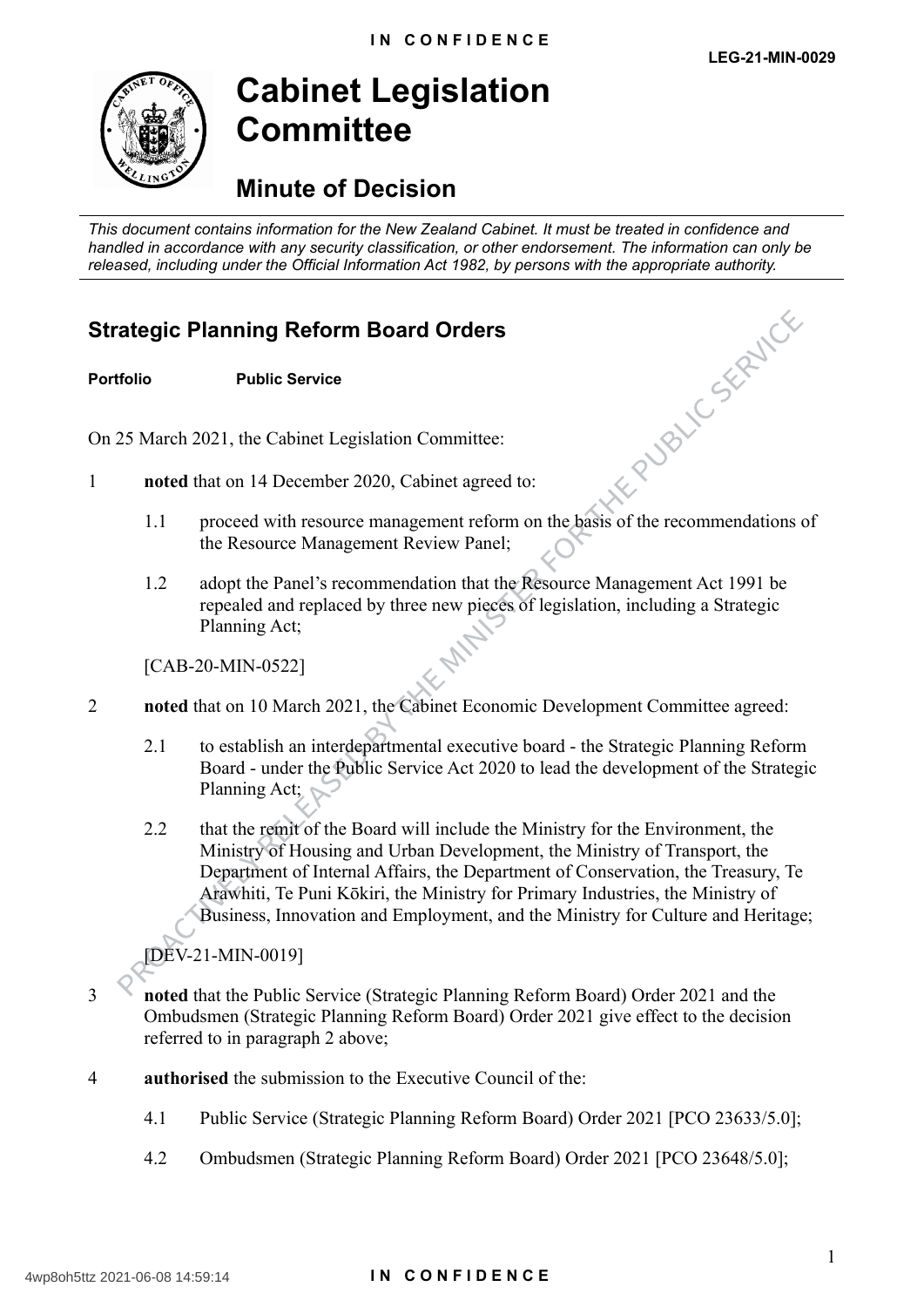#### **IN CONFIDENCE**

5 **noted** that the Orders come into force on 29 April 2021.

Gerrard Carter Committee Secretary

Hon Chris Hipkins (Chair) Hon David Parker<br>Hon Kris Faafoi Hon Kris Faafoi Hon Dr David Clark

**Hard-copy distribution:** Minister for the Public Service

**Present: Officials present from:** Office of the Prime Minister Officials Committee for LEG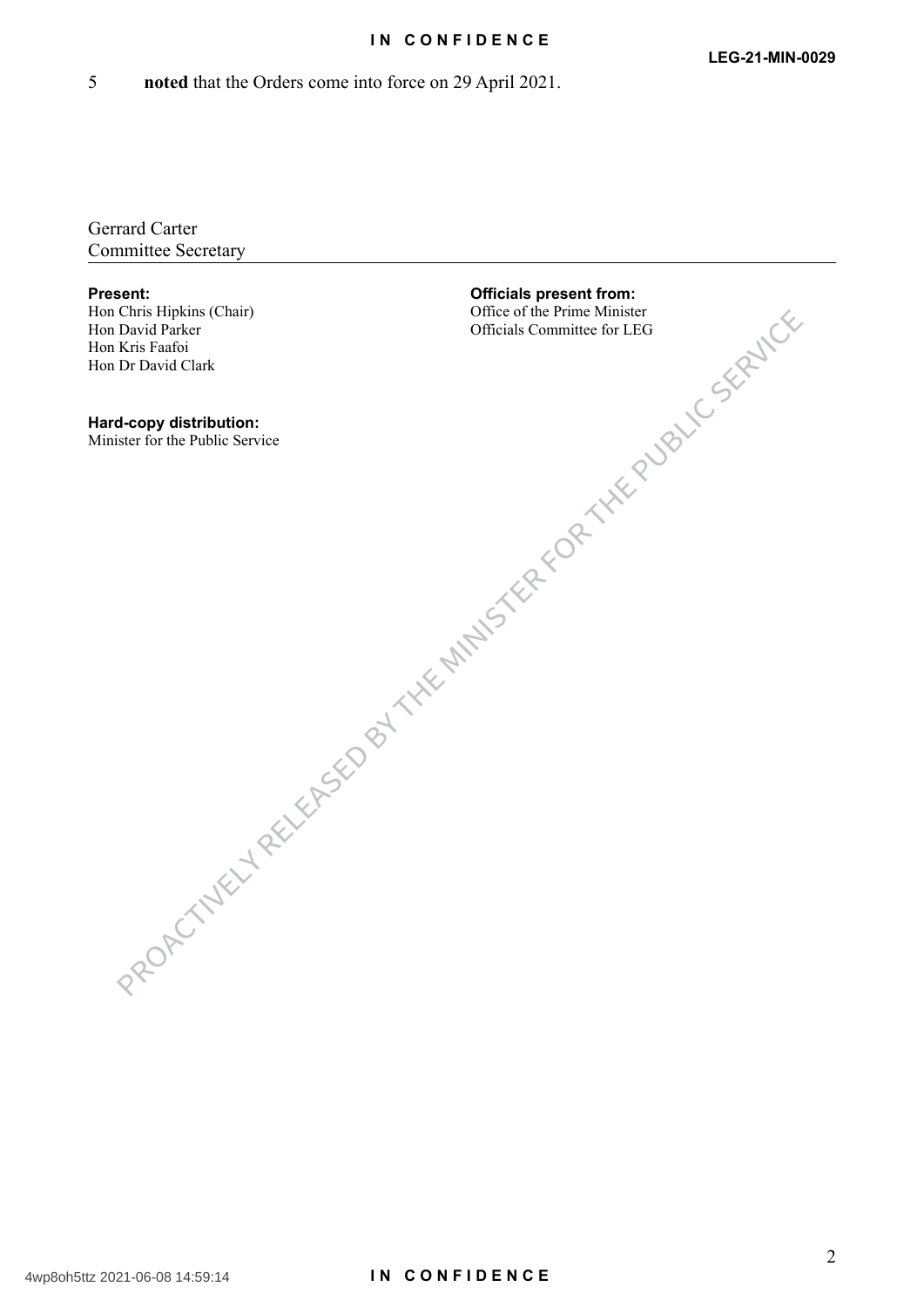

**Cabinet Legislation Committee**

# **Summary**

*This document contains information for the New Zealand Cabinet. It must be treated in confidence and handled in accordance with any security classification, or other endorsement. The information can only be released, including under the Official Information Act 1982, by persons with the appropriate authority.*

## **Strategic Planning Reform Board Orders**

| SERVICE<br><b>Strategic Planning Reform Board Orders</b> |                                                                                                                                                                                                                                                                                                                                                                                                                                    |
|----------------------------------------------------------|------------------------------------------------------------------------------------------------------------------------------------------------------------------------------------------------------------------------------------------------------------------------------------------------------------------------------------------------------------------------------------------------------------------------------------|
| <b>Portfolio</b>                                         | <b>Public Service</b>                                                                                                                                                                                                                                                                                                                                                                                                              |
| <b>Purpose</b>                                           | This paper seeks authorisation for the submission to the Executive Council of<br>the Public Service (Strategic Planning Reform Board) Order 2021 (the Public<br>Service Order) and the Ombudsmen (Strategic Planning Reform Board) Order<br>2021 (the Ombudsmen Order).                                                                                                                                                            |
| <b>Previous</b><br><b>Decisions</b>                      | On 14 December 2020, Cabinet agreed to proceed with resource management<br>reform on the basis of the recommendations of the Resource Management<br>Review Panel.                                                                                                                                                                                                                                                                  |
|                                                          | Cabinet agreed to adopt the Panel's recommendation that the Resource<br>Management Act 1991 be repealed and replaced by three new pieces of<br>legislation, including a Strategic Planning Act.                                                                                                                                                                                                                                    |
|                                                          | $[CAB-20-MIN-0522]$                                                                                                                                                                                                                                                                                                                                                                                                                |
|                                                          | On 10 March 2021, DEV agreed to establish an interdepartmental executive<br>board - the Strategic Planning Reform Board - under the Public Service Act<br>2020 to lead the development of the Strategic Planning Act.                                                                                                                                                                                                              |
|                                                          | DEV agreed that the remit of the Board will include the Ministry for the<br>Environment, the Ministry of Housing and Urban Development, the Ministry of<br>Transport, the Department of Internal Affairs, the Department of Conservation,<br>the Treasury, Te Arawhiti, Te Puni Kōkiri, the Ministry for Primary Industries,<br>the Ministry of Business, Innovation and Employment, and the Ministry for<br>Culture and Heritage. |
|                                                          | [DEV-21-MIN-0019]                                                                                                                                                                                                                                                                                                                                                                                                                  |
| <b>Proposal</b>                                          | The Public Service Order sets out the name of the board, the agencies within its<br>remit, and the servicing department. The Order inserts a reference to the Board<br>into Schedule 2 of the Public Service Act to make the Board an<br>interdepartmental executive board.                                                                                                                                                        |
|                                                          | The Ombudsmen Order adds the Board to Part 1B of Schedule 1 of the<br>Ombudsmen Act 1975 and ensures that the Ombudsmen Act and the Official<br>Information Act 1982 apply to the Board.                                                                                                                                                                                                                                           |
| <b>Impact Analysis</b>                                   | A regulatory impact assessment will be provided at the time that policy<br>decisions are sought on the Strategic Planning Act.                                                                                                                                                                                                                                                                                                     |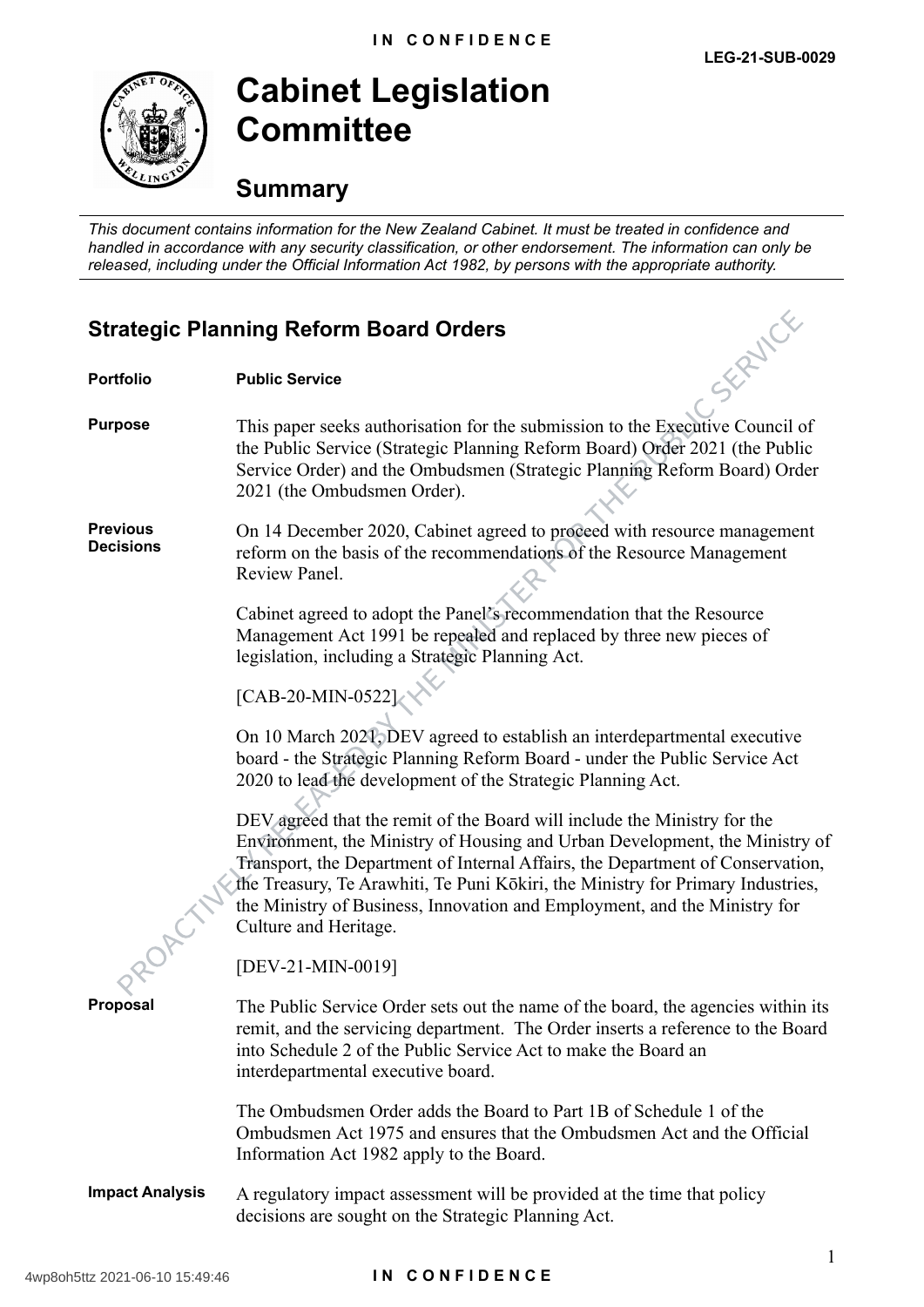| Compliance            | Parliamentary Counsel certified the Orders as being in order for submission to<br>Cabinet on 18 March 2021.                                |
|-----------------------|--------------------------------------------------------------------------------------------------------------------------------------------|
| <b>Timing Matters</b> | The Orders will come into force on 29 April 2021.                                                                                          |
| <b>Communications</b> | The Minister for the Environment intends to make public announcements about<br>the establishment of the Board.                             |
| <b>Consultation</b>   | Paper PSC. DoC, DIA, MCH, MPI, MfE, MBIE, MHUD, MoT, Te Arawhiti,<br>TPK, and DPMC were consulted. DPMC and MoJ were informed.             |
|                       | The Minister for the Public Service indicates that the Minister for the<br>Environment and the Minister for Climate Change were consulted. |
|                       |                                                                                                                                            |

#### **The Minister for the Public Service recommends that the Committee:**

- 1 note that on 14 December 2020, Cabinet agreed to:
	- 1.1 proceed with resource management reform on the basis of the recommendations of the Resource Management Review Panel;
	- 1.2 adopt the Panel's recommendation that the Resource Management Act 1991 be repealed and replaced by three new pieces of legislation, including a Strategic Planning Act;

[CAB-20-MIN-0522]

#### 2 note that on 10 March 2021, the Cabinet Economic Development Committee agreed:

- 2.1 to establish an interdepartmental executive board the Strategic Planning Reform Board - under the Public Service Act 2020 to lead the development of the Strategic Planning Act;
- 2.2 that the remit of the Board will include the Ministry for the Environment, the Ministry of Housing and Urban Development, the Ministry of Transport, the Department of Internal Affairs, the Department of Conservation, the Treasury, Te Arawhiti, Te Puni Kōkiri, the Ministry for Primary Industries, the Ministry of Business, Innovation and Employment, and the Ministry for Culture and Heritage;

[DEV-21-MIN-0019]

- 3 note that the Public Service (Strategic Planning Reform Board) Order 2021 and the Ombudsmen (Strategic Planning Reform Board) Order 2021 give effect to the decision referred to in paragraph 2 above;
- 4 authorise the submission to the Executive Council of the:
	- 4.1 Public Service (Strategic Planning Reform Board) Order 2021 [PCO 23633/5.0];
	- 4.2 Ombudsmen (Strategic Planning Reform Board) Order 2021 [PCO 23648/5.0];